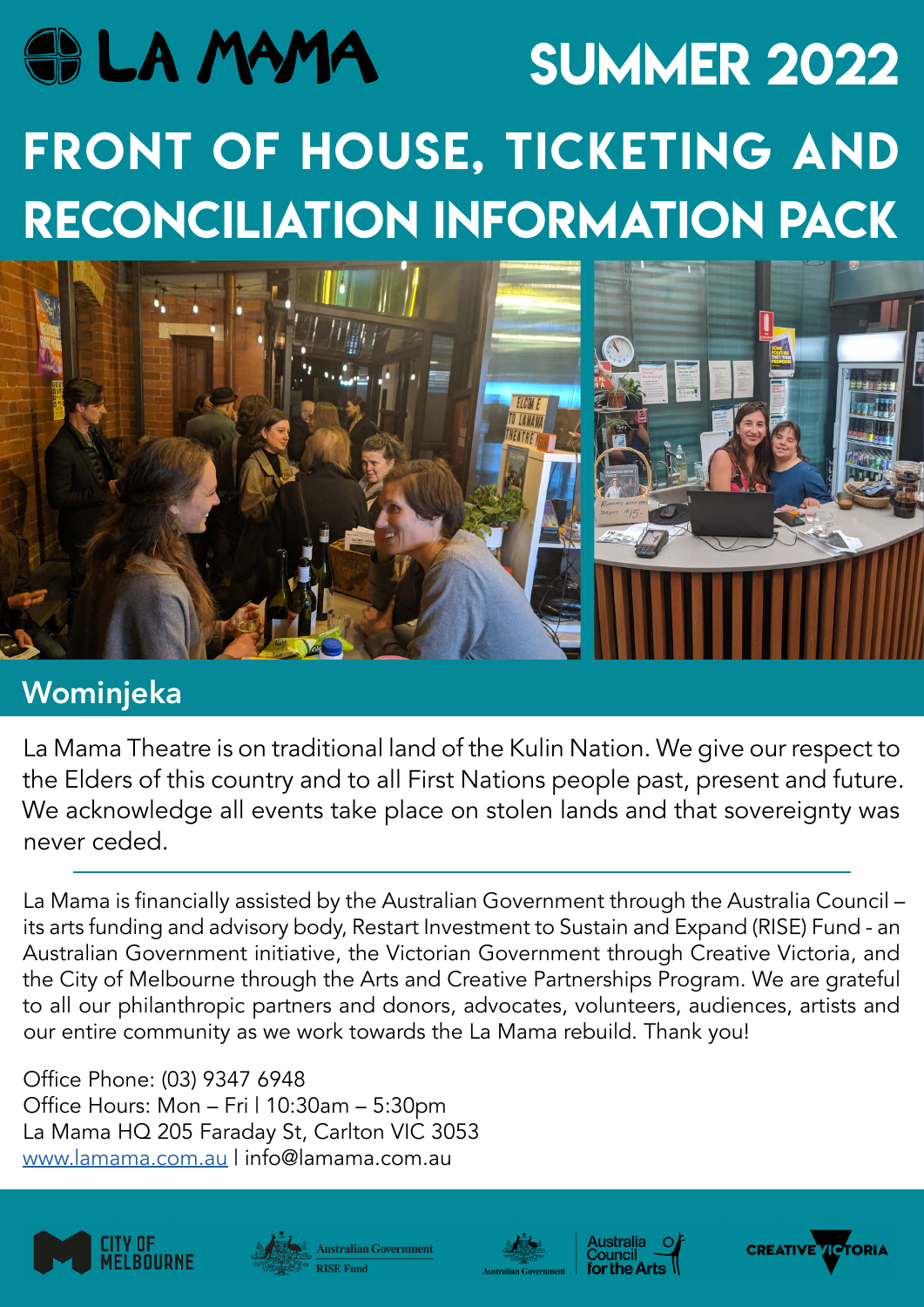## Introduction

In this pack is information relevant to the operations of your show during its season at La Mama. This includes Front of House, Volunteers, Ticketing and Reconciliation.

We will support your show in every way we can and strive to provide an exceptional experience for your team, and each audience member every night.



Amber Hart

Front of House and Volunteer Manager/ Ticketing and Reconciliation

e | amber[@lamama.com.au](mailto:sophia@lamama.com.au)



Isabel Knight Weekend Manager e | isabel@lamama.com.au

For all ticketing enquiries please email info@lamama.com.au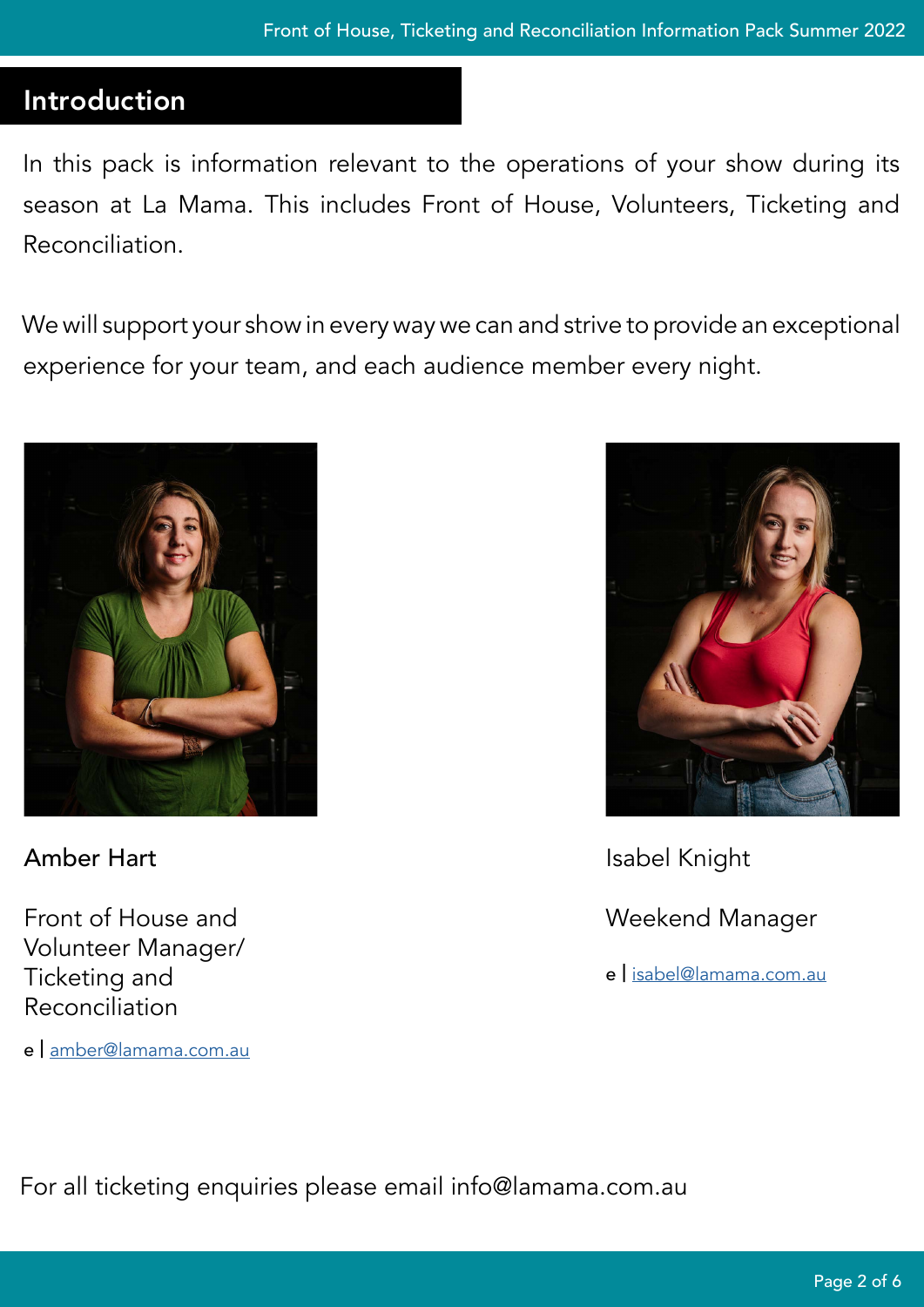#### Trybooking / Ticketing

### Producer Access and Complimentary Tickets (Comps)

We will create your show's event for you in Trybooking.

You will receive a login code and instructions for access to your show's bookings and reports in December and you will have a chance to provide feedback before we go live on our website on December 15th. Consider who the best person in your team is to manage this and all the cast and crew comps for your season and please get this info to them as soon as possible.

Through this portal you can do the following:

- **•** Book in complimentary tickets.
- **•** Monitor Door List.
- **•** Track sales by using the Event Revenue Itemised function for the most accurate breakdown of ticket sales by ticket type, estimated Box office income and event summary.

#### Booking Complimentary Tickets

It is very important that you book in your Opening night comps as soon as possible to avoid disappointment for your team.

Sophia manages all the Media, industry and funders invites and RSVPs for your show. These tickets can fill up an Opening night very quickly so it's always good to set aside a few comps for crew and family as soon as possible if you're wanting them to be at your Opening.

Your team can have as many comps as you like throughout the season, we leave that totally up to your discretion, however you must book them in yourself using the instructions sent to you to avoid any disappointment later, as we don't hold any tickets for you. Please reach out if you're having any trouble booking in your comps or monitoring your ticket sales. We are here to help.

If crew intend on sitting in on the show on any night during the season you must book them in a seat under their name for each performance. Please ensure you put their name on the ticket (the name of your Producer or an artist is fine) rather than simply putting through a Box Office Quick Sale, this causes problems for your team and for FOH as it's very hard to track whom the ticket belongs to.

As the night gets closer, we can release any unused tickets for the public to use, please email info@lamama.com.au if you aren't using them all and we will release them for you.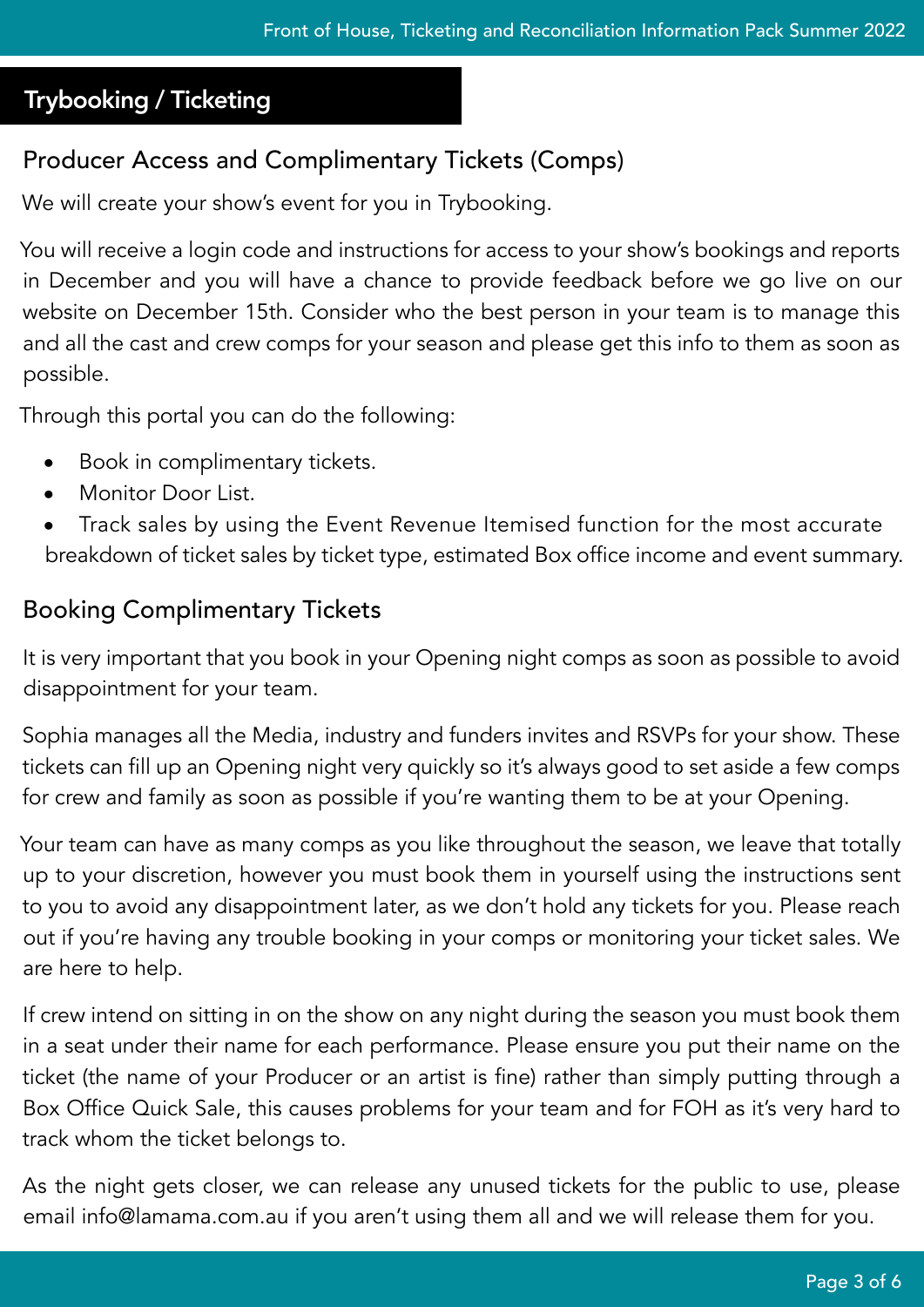#### Booking Link

Please use the La Mama website link rather than the Trybooking link when circulating booking information.

e.g. https://lamama.com.au/whats-on/summer-autumn-2021/marvellous/

#### Ticket Codes and Deals

We can set up a promotional code e.g. FIVEROFF for ticket discounts of \$5. It is a good idea to have a code word that is on theme with your show. Please note we cannot facilitate straightforward 2-for-1 ticket or 'earlybird' offers.

#### What to Expect from Front of House (FOH)

There will be two FOH looking after your show every night and our focus is to support your team to have the best experience possible. It is likely you will have different FOH staff each night so it is important that the stage manager consistently communicates the same information each show to the FOH once they arrive.

Your FOH team will manage the following tasks:

- **•** Operate the bar and box office.
- **•** Communicate with your Stage Manager before show time about specific needs for the show.
- **•** Usher audience into the theatre.
- **•** Before the show begins one of the team will do an Acknowledgement of Country and the La Mama Raffle.
- **•** Each show must provide a raffle prize for every performance. This can be something related to the themes of your show and is a traditional highlight, have fun with it!
- **•** FOH will sit in the two reserved seats in the front row of the theatre closest to the audience entry during the show. For safety reasons all outside doors will be locked. It is important that if an actor does a cross over through the bar area that you tell FOH, so they don't lock them out of the theatre. We have more reserved signs if you need them for your actors or crew.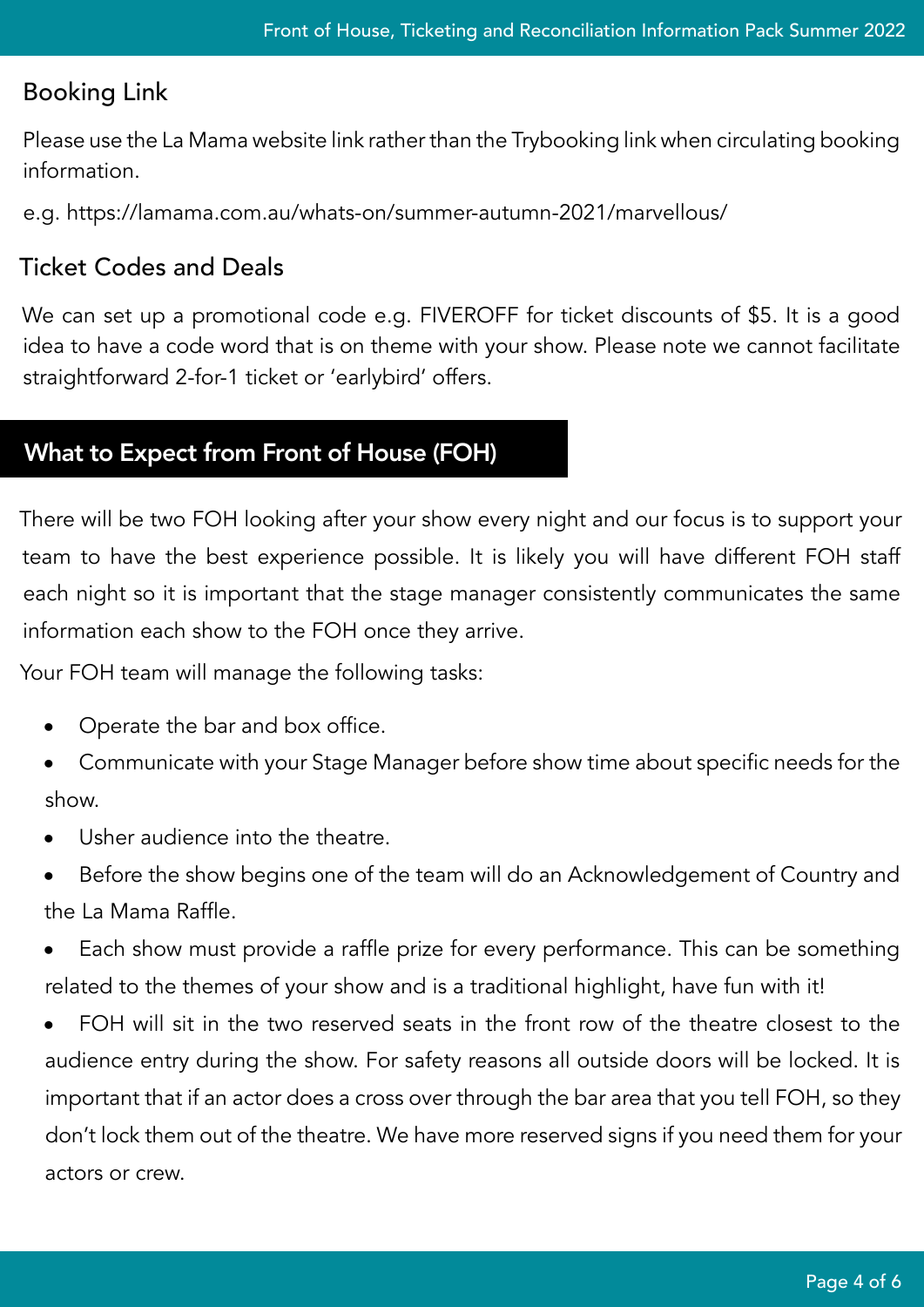**•** After the show has finished one of the FOH team will thank the audience and invite them to mingle in the bar. It is part of La Mama's philosophy that audiences are always invited to stay for a drink or a free cuppa post show to mingle and converse with the Artists of the production. There is no expectation for the Artists to stay for a length of time, but as a long standing La Mama tradition it is important that they emerge to the foyer post show. So please communicate this to the whole team so they know what the expectation is for the season.

- **•** On opening nights, we will serve free drinks to everyone after the show. All cast and crew are entitled to discounted drinks for \$5 throughout the rest of the season.
- **•** FOH will then close the bar and box office area and lock up. It is the SM's responsibility to lock the cast side. It's also important that both FOH and Stage Manager leave together to ensure everyone's safety.

#### Other Requests For Your Show

It's helpful to know early if there are any specific needs for your show so we can make sure the night runs smoothly for all.

For example:

- **•** If you want specific pre-show music at FOH.
- **•** If you are selling scripts or merch.
- If you are using Haze or replica weapons, (please read La Mama's content warning [policy](https://mk0lamama5nvxdwoi6u9.kinstacdn.com/app/uploads/2021/04/ContentWarnings.pdf) and notify Sophia so that the appropriate communications with audience can be made (email: [sophia@lamama.com.au](mailto:sophia@lamama.com.au)).

If we can discuss beforehand how best to set these things up before your show opens that is always ideal.